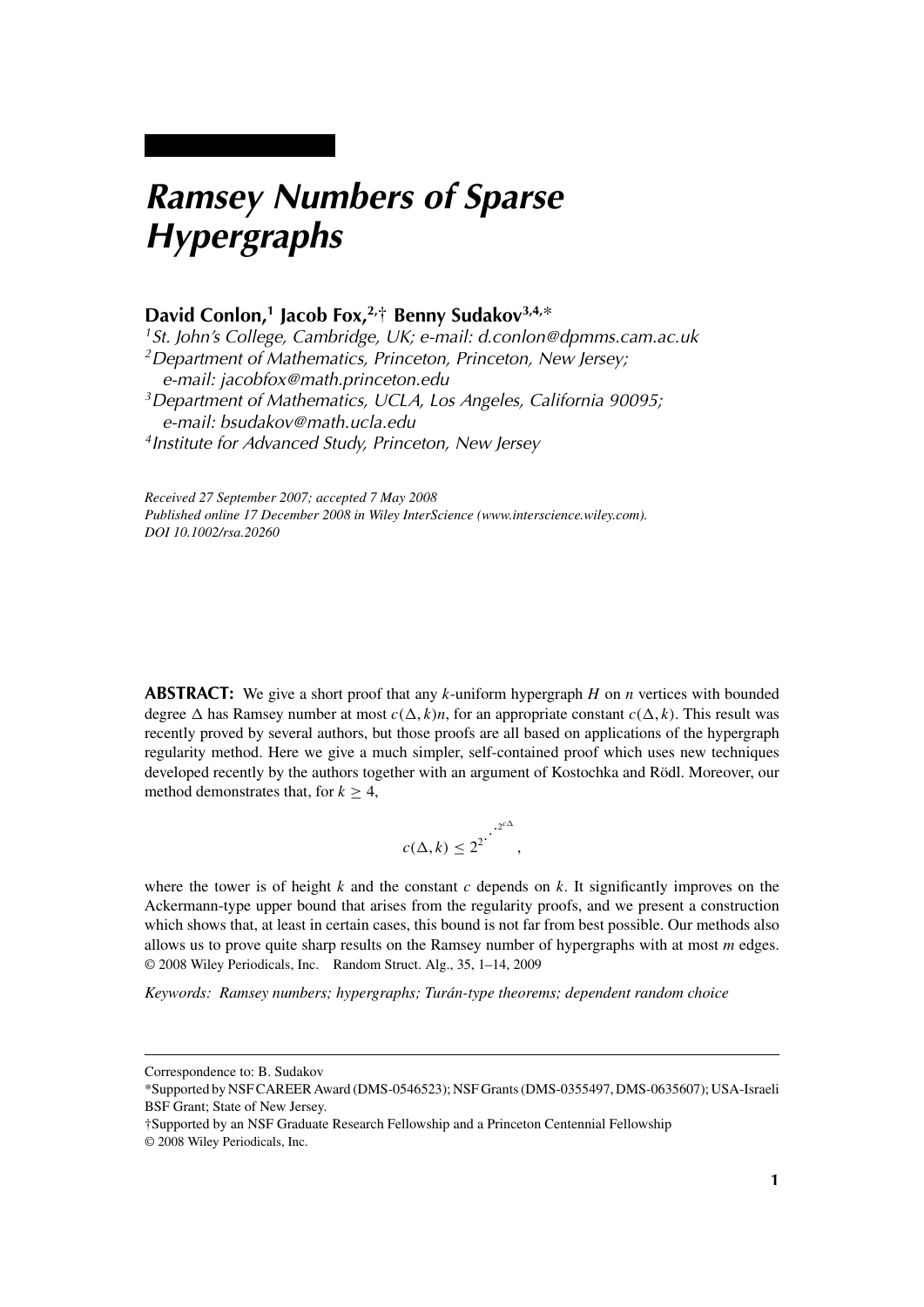#### **1. INTRODUCTION**

For a graph  $H$ , the *Ramsey number*  $r(H)$  is the least positive integer  $N$  such that, in every two-coloring of the edges of complete graph  $K_N$  on  $N$  vertices, there is a monochromatic copy of *H*. Ramsey's theorem states that  $r(H)$  exists for every graph *H*. A classical result of Erdős and Szekeres, which is a quantitative version of Ramsey's theorem, implies that  $r(K_k) \leq 2^{2k}$  for every positive integer *k*. Erdős showed using probabilistic arguments that  $r(K_k) > 2^{k/2}$  for  $k > 2$ . Over the last 60 years, there have been several improvements on these bounds (see, e.g., [4]). However, despite efforts by various researchers, the constant factors in the above exponents remain the same.

Determining or estimating Ramsey numbers is one of the central problems in combinatorics, see the book *Ramsey theory* [17] for details. Besides the complete graph, the next most classical topic in this area concerns the Ramsey numbers of sparse graphs, i.e., graphs with certain upper bound constraints on the degrees of the vertices. The study of these Ramsey numbers was initiated by Burr and Erdős  $[2]$  in 1975, and this topic has since played a central role in graph Ramsey theory. Burr and Erdős conjectured, and it was proved by Chvátal, Rödl, Szemerédi, and Trotter [3], that for every graph *G* on *n* vertices and maximum degree  $\Delta$ ,

$$
r(G) \le c(\Delta)n.
$$

Their proof of this theorem is a classic application of Szemerédi's beautiful regularity lemma. However, the use of this lemma makes the upper bound on  $c(\Delta)$  grow as a tower of 2s with height exponential in  $\Delta$ . Eaton [8] used a variant of the regularity lemma to obtain the upper bound  $c(\Delta) \leq 2^{2^{c\Delta}}$  for some fixed *c*. A novel approach of Graham, Rödl, Rucinski [15] that did not use any form of the regularity lemma gives the upper bound  $c(\Delta) < 2^{c \Delta \log^2 \Delta}$  for some fixed *c*. In the other direction, in [16] they proved that there is a positive constant *c* such that, for every  $\Delta \ge 2$  and  $n \ge \Delta + 1$ , there is a bipartite graph *G* with *n* vertices and maximum degree at most  $\Delta$  satisfying  $r(G) \geq 2^{c\Delta}n$ . Recently, the authors [5, 12] closed the gap for bipartite graphs by showing that, for every bipartite graph *G* with *n* vertices and maximum degree  $\Delta$ ,  $r(G) \leq 2^{c\Delta}n$  for some fixed *c*.

A *hypergraph*  $H = (V, E)$  consists of a vertex set V and an edge set E, which is a collection of subsets of *V*. A hypergraph is *k-uniform* if each edge has exactly *k* vertices. The *Ramsey number*  $r(H)$  of a *k*-uniform hypergraph *H* is the smallest number *N* such that, in any 2-coloring of the edges of the complete *k*-uniform hypergraph  $K_N^{(k)}$ , there is guaranteed to be a monochromatic copy of *H*. The existence of these numbers was proven by Ramsey [23], but no proper consideration of the values of these numbers was made until the paper by Erd $\delta s$  and Rado [11]. To understand the growth of Ramsey numbers for hypergraphs, it is useful to introduce the tower function  $t_i(x)$ , which is defined by  $t_1(x) = x$ and  $t_{i+1}(x) = 2^{t_i(x)}$ , i.e.,

$$
t_{i+1}(x) = 2^{2 \cdot \cdot \cdot 2^x},
$$

where the number of  $2s$  in the tower is *i*. Erdős and Rado showed that for  $H$  being the complete *k*-uniform hypergraph  $K_l^{(k)}$ ,  $r(H) \le t_k(cl)$ , where the constant *c* depends on *k*. In the other direction, Erdős and Hajnal (see [17]) proved that for  $H = K_l^{(k)}$ ,  $r(H) \ge t_{k-1}(cl^2)$ , where the constant *c* depends on *k*.

One can naturally try to extend the sparse graph Ramsey results to hypergraphs. Kostochka and Rödl [19] showed that for every  $\epsilon > 0$ , the Ramsey number of any *k*-uniform hypergraph *H* with *n* vertices and maximum degree  $\Delta$  satisfies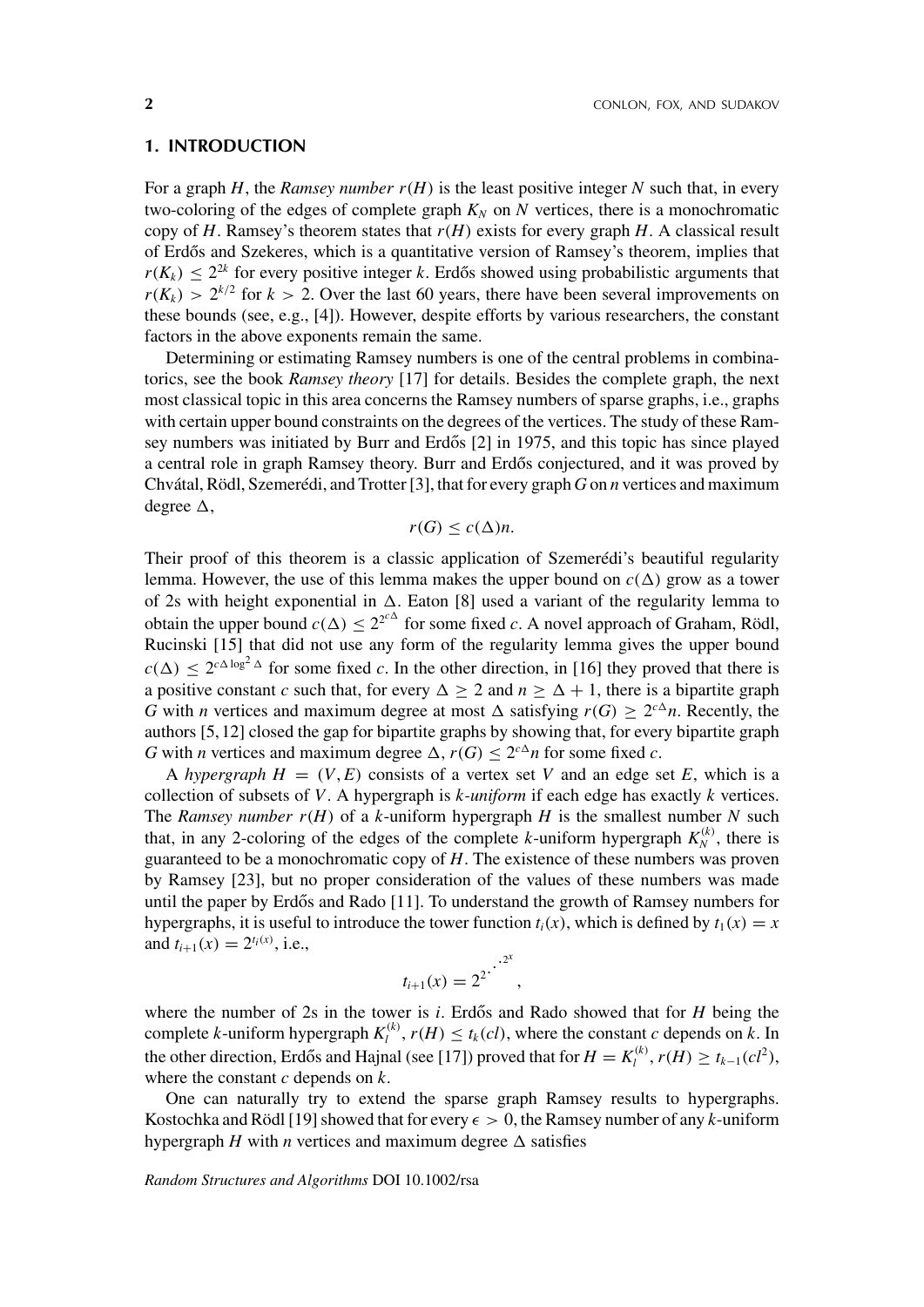$$
r(H) \le c(\Delta, k, \epsilon) n^{1+\epsilon},
$$

where  $c(\Delta, k, \epsilon)$  only depends on  $\Delta$ , k, and  $\epsilon$ . Since the first proof of the sparse graph Ramsey theorem used Szemerédi's regularity lemma, it was therefore natural to expect that, given the recent advances in developing a hypergraph regularity method [14, 22, 24], linear bounds might as well be provable for hypergraphs. Such a program was indeed recently pursued by several authors (Cooley, Fountoulakis, Kühn, and Osthus [6, 7]; Nagle, Olsen, Rödl, and Schacht [21]), with the result that we now have the following theorem:

**Theorem 1.** Let  $\Delta$  and k be positive integers. Then there exists a constant  $c(\Delta, k)$  such *that the Ramsey number of any k-uniform hypergraph H with n vertices and maximum degree satisfies*

$$
r(H) \le c(\Delta, k)n.
$$

In this article we will give a short proof of this theorem, which is much simpler and avoids all use of the regularity lemma, building instead on techniques developed recently by Conlon [5] and by Fox and Sudakov [12] to study embeddings of sparse bipartite graphs in dense graphs.

The first main result of this article is an extension of this work from graphs to hypergraphs. An *l*-uniform hypergraph is *l-partite* if there is a partition of the vertex set into *l* parts such that each edge has exactly one vertex in each part. We prove the following Turán-type result for *l*-uniform *l*-partite hypergraphs:

**Theorem 2.** There exists a constant  $c = c(l)$  such that if F is an *l*-uniform *l*-partite hyper*graph with n vertices and maximum degree and G is an l-uniform l-partite hypergraph*  $with$  parts of size  $N \geq (\epsilon/2)^{-c\Delta^{l-1}}n$  and at least  $\epsilon N^l$  edges, then G contains a copy of F.

Then, in Section 3, we will prove Theorem 1 by applying an argument of Kostochka and Rödl which shows that the Ramsey problem for general hypergraphs may be reduced to an application of the Turán theorem in the *l*-uniform *l*-partite case. This argument combined with our Theorem 2 shows that, for  $k \geq 4$  and *k*-uniform hypergraph *H* with *n* vertices and maximum degree  $\Delta$ ,

$$
r(H) \le t_k(c\Delta)n,
$$

where the constant *c* depends on *k*. For  $k = 3$ , the proof shows that  $r(H) \le t_3(c \Delta \log \Delta)n$ . This is clearly much better than the Ackermann-type upper bound that arises from the regularity proofs. The tower-type upper bound cannot be avoided as demonstrated by the lower bound of Erdős and Hajnal for the Ramsey number of the complete *k*-uniform hypergraph on *n* vertices. This hypergraph has maximum degree  $\Delta = \binom{n-1}{k-1}$  and Ramsey number at least  $t_{k-1}(c\Delta^{\frac{2}{k-1}})n$ , where the constant *c* depends on *k*.

For *k*-uniform hypergraphs  $H_1, \ldots, H_q$ , the *multicolor Ramsey number*  $r(H_1, \ldots, H_q)$ is the minimum *N* such that, in any *q*-coloring of the edges of the complete *k*-uniform hypergraph  $K_N^{(k)}$  with colors  $1, \ldots, q$ , there is a monochromatic copy of  $H_i$  in color *i* for some *i*,  $1 \le i \le q$ . The proof of Theorem 1 presented here extends in a straightforward manner to the multicolor generalization, which states that for all positive integers  $\Delta$ , k, and *q*, there exists a constant  $c(\Delta, k, q)$  such that, if  $H_1, \ldots, H_q$  are *k*-uniform hypergraphs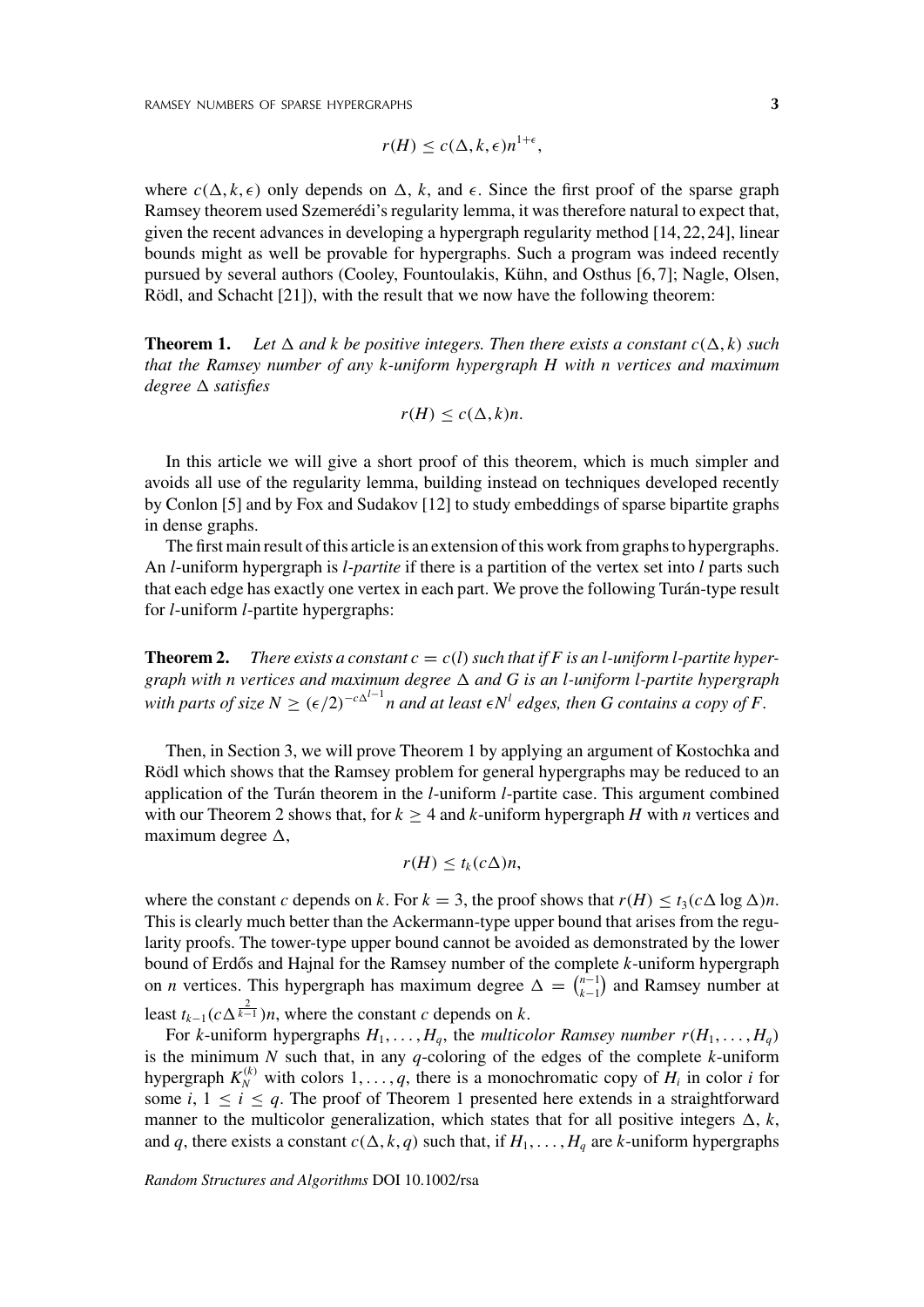each with *n* vertices and maximum degree  $\Delta$ , then  $r(H_1, \ldots, H_q) \leq c(\Delta, k, q)n$ . The proof demonstrates that we may take  $c(\Delta, k, q) \le t_k(c\Delta)$  for  $k \ge 4$  and  $c(\Delta, 3, q) \le t_3(c\Delta \log \Delta)$ , where the constant  $c$  depends on  $k$  and  $q$ . In the other direction, in Section 4 we construct, for each sufficiently large  $\Delta$ , a 3-uniform hypergraph *H* with maximum degree at most  $\Delta$ for which the 4-color Ramsey number of *H* satisfies  $r(H, H, H, H) \ge t_3(c\Delta)n$ , where *n* is the number of vertices of *H*. This example shows that our upper bound for hypergraph Ramsey numbers is probably close to being best possible.

The same example also shows that there is a 3-uniform hypergraph *H* with *m* edges for which the 4-color Ramsey number of *H* is at least  $t_3(c\sqrt{m})$ . On the other hand, one can easily deduced from the proof of Theorem 1 that for any *k*-uniform hypegraph *H* with *m* edges, we have that the *q*-color Ramsey number of *H* satisfies  $r(H, \dots, H) \le t_3(c\sqrt{m}\log m)$  for  $k = 3$ , and  $r(H, \dots, H) \le t_k(c\sqrt{m})$  for  $k \ge 4$ , where *c* depends on *k* and *q*.

## **2. A TURÁN THEOREM FOR** *l***-UNIFORM** *l***-PARTITE HYPERGRAPHS**

The following is a generalization to hypergraphs of a lemma which has appeared increasingly in the literature on Ramsey theory, whose proof uses a probabilistic argument known as *dependent random choice*. Early versions of this technique were developed in the papers [13,18,25]. Later, variants were discovered and applied to various Ramsey and density-type problems (see, e.g.,  $[1, 5, 12, 19, 20, 26]$ ). We define the weight  $w(S)$  of a set *S* of edges in a hypergraph to be the size of the union of these edges, i.e., the number of vertices that are contained in at least one of these edges.

**Lemma 1.** Suppose s,  $\Delta$  are positive integers,  $\epsilon, \beta > 0$ , and  $G_r = (V_1, \dots, V_r; E)$  is *an r-uniform r-partite hypergraph with*  $|V_1| = |V_2| = \cdots = |V_r| = N$  and at least  $\epsilon N^r$ *edges. Then there exists an*  $(r - 1)$ *-uniform*  $(r - 1)$ *-partite hypergraph*  $G_{r-1}$  *on the vertex sets*  $V_2, \dots, V_r$  *which has at least*  $\frac{\epsilon^s}{2} N^{r-1}$  *edges and such that for each nonnegative integer*  $w \le (r-1)\Delta$ , there are at most  $4r\Delta\epsilon^{-s}\beta^{s}w^{r\Delta}r^{w}N^{w}$  dangerous sets of edges of  $G_{r-1}$  with *weight w, where a set S of edges of Gr*−<sup>1</sup> *is dangerous if* |*S*| ≤ *and the number of vertices*  $v \in V_1$  *such that for every edge*  $e \in S$ *,*  $e + v \in G_r$  *is less than*  $\beta N$ *.* 

*Proof.* Let C be the complete  $(r-1)$ -uniform  $(r-1)$ -partite hypergraph on the vertex sets  $V_2, \dots, V_r$ . For any edge *e* in *C*, let  $d(e)$  be the degree of *e* in  $G_r$ , i.e., the number of vertices in  $V_1$  such that  $e + v \in G_r$ . Let T be a set of *s* random vertices of  $V_1$ , chosen uniformly with repetitions. Let  $A$  be the set of edges in  $C$  which are common neighbors of the vertices of *T*, i.e., an edge *e* of *C* is in *A* if  $e + v$  is an edge of  $G_r$  for all  $v \in T$ . Let *X* denote the cardinality of *A*. We will show that with positive probability, the set *A* will be the edge set of a hypergraph  $G_{r-1}$  on vertex sets  $V_2, \ldots, V_r$  with the desired properties. By linearity of expectation and by convexity of  $f(z) = z^s$ ,

$$
\mathbb{E}[X] = \sum_{e \in C} \mathbb{P}[e \in A] = \sum_{e \in C} \left(\frac{d(e)}{N}\right)^s
$$
  
 
$$
\geq \frac{N^{r-1} \left(\frac{\sum_{e \in C} d(e)}{N^{r-1}}\right)^s}{N^s} \geq \frac{N^{r-1} (\epsilon N)^s}{N^s} = \epsilon^s N^{r-1}.
$$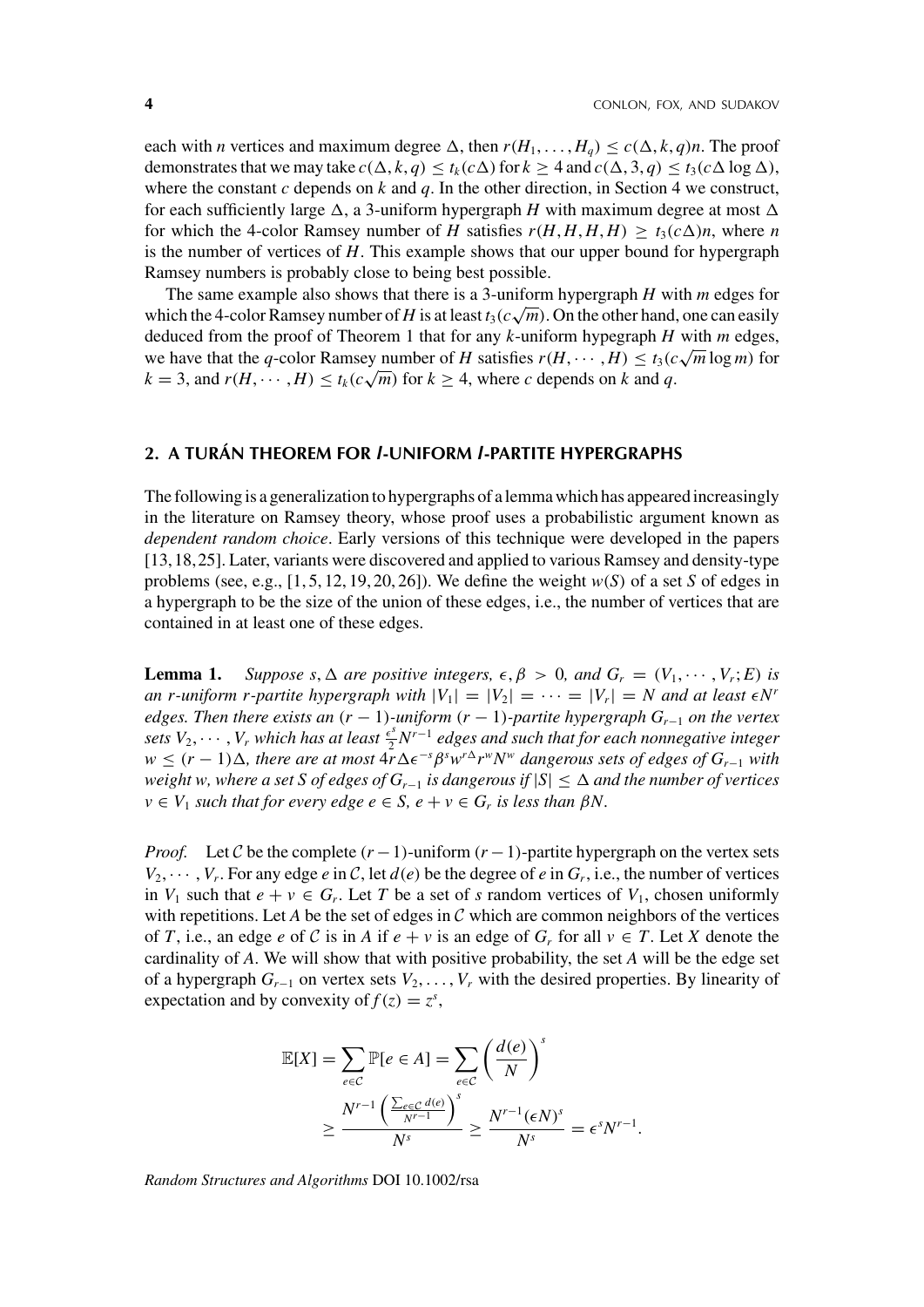Note that *X* ≤ *N<sup>r−1</sup>* since *C* has *N<sup>r−1</sup>* edges. Letting *p* denote the probability that  $X \geq \mathbb{E}[X]/2$ , we have

$$
\mathbb{E}[X] \le (1-p)\mathbb{E}[X]/2 + pN^{r-1} \le \mathbb{E}[X]/2 + pN^{r-1}.
$$

So the probability *p* that  $X \geq \mathbb{E}[X]/2 \geq \epsilon^{s} N^{r-1}/2$  satisfies  $p \geq \frac{\mathbb{E}[X]}{2N^{r-1}} \geq \epsilon^{s}/2$ .

The number of subsets *S* of  $V_2 \cup ... \cup V_r$  of size *w* is  $\binom{(r-1)V}{w}$ . For a given *w*-set *S*, the number of collections  $\{e_1, \ldots, e_t\}$  of size *t* with  $|e_i| = r - 1$ , and  $e_i \subset S$  for  $1 \le i \le t$  is  $\binom{\binom{w}{r-1}}{t}$ . Hence, summing over all nonnegative  $t \leq \Delta$ , the number of sets of edges of C with weight *w* and size at most  $\Delta$  is at most

$$
\sum_{t=0}^{\Delta} \binom{\binom{w}{r-1}}{t} \binom{(r-1)N}{w} \leq w^{r\Delta} (rN)^w = w^{r\Delta} r^w N^w.
$$

Let  $Y_w$  denote the random variable counting the number of dangerous sets *S* of edges of *Gr*−<sup>1</sup> with weight *<sup>w</sup>*. We next give an upper bound on <sup>E</sup>[*Yw*]. For a given set *<sup>S</sup>* of edges of *C*, the probability that *S* is a subset of edges of  $G_{r-1}$  is  $\left(\frac{|N(S)|}{N}\right)^s$ , where *N*(*S*) denotes the set of vertices  $v \in V_1$  with  $v + e$  an edge of  $G_r$  for all  $e \in S$ . So if *S* satisfies  $|N(S)| < \beta N$ , then the probability that *S* is a subset of edges of  $G_{r-1}$  is less than  $\beta^s$ . By linearity of expectation, we have  $\mathbb{E}[Y_w] < \beta^s w^{r\Delta} r^w N^w$ .

Let  $\alpha = 4r\Delta\epsilon^{-s}$ . Since  $Y_w$  is a nonnegative random variable, Markov's inequality implies that  $\mathbb{P}(Y_w \ge \alpha \mathbb{E}[Y_w]) \le \frac{1}{\alpha}$ . Hence, the probability that there is a nonnegative integer  $w \le (r-1)\Delta$  with  $Y_w \ge \alpha \bar{\beta}^s w^{r\Delta} r^w N^w$  is at most  $r\Delta/\alpha = \epsilon^s/4$ . Since the probability that  $X \ge \frac{\epsilon^s}{2} N^{r-1}$  is at least  $\epsilon^s/2$ , we can satisfy the conditions of the lemma with probability at least  $\bar{\epsilon}^s/4$ .

By simply iterating the previous lemma *l* − 1 times, we obtain the following corollary.

**Corollary 1.** Suppose s,  $\Delta$  are positive integers,  $\epsilon, \beta > 0$ , and  $G_l = (V_1, \dots, V_l; E_l)$  is *an l-uniform l-partite hypergraph with*  $|V_1| = |V_2| = \cdots = |V_l| = N$  and at least  $\epsilon N^l$ *edges. Let*  $\delta_l = \epsilon$  *and*  $\delta_{r-1} = \delta_r^s/2$  *for*  $2 \le r \le l$ *. Then, for*  $1 \le r \le l-1$ *, there are r*-uniform *r*-partite hypergraphs  $G_r = (V_{l-r+1}, \ldots, V_l, E_r)$  with the following properties:

- 1. *G<sub>r</sub>* has at least  $\delta_r N^r$  edges for  $1 \leq r \leq l$ , and
- 2. *for*  $2 \le r \le l$  *and each nonnegative integer*  $w \le (r 1)\Delta$ *, there are at most* 4*r*δ−*<sup>s</sup> <sup>r</sup>* β*<sup>s</sup> wrrwNw dangerous subsets of Gr*−<sup>1</sup> *with weight w, where a set S of edges of Gr*−<sup>1</sup> *is dangerous if* |*S*| ≤ *and the number of vertices v* ∈ *Vl*−*r*+<sup>1</sup> *such that for every edge e*  $\in$  *S*,  $e + v \in G_r$  *is less than*  $\beta N$ *.*

This is all the preparation we need before proving our main contribution, Theorem 2. For the proof, we will use Corollary 1 and then show how to embed *F* into *G*. The latter part is closely related to the many embedding results proven by Fox and Sudakov in [12]. We will actually prove the following more precise version of Theorem 2:

**Theorem 3.** *Let*  $l \geq 3$ *, F be an l-uniform l-partite hypergraph, on vertex sets*  $W_1, \dots, W_l$ , *with at most n vertices and maximum degree*  $\Delta$ . Let  $G_l$  *be an l-uniform l-partite graph, on vertex sets*  $V_1, \dots, V_l$  *with*  $|V_1| = \dots = |V_l| = N$ *, with at least*  $\epsilon N^l$  *edges. Then, provided that*  $N \geq (\epsilon/2)^{-(2l\Delta)^{l-1}} n$ ,  $G_l$  *contains a copy of F*.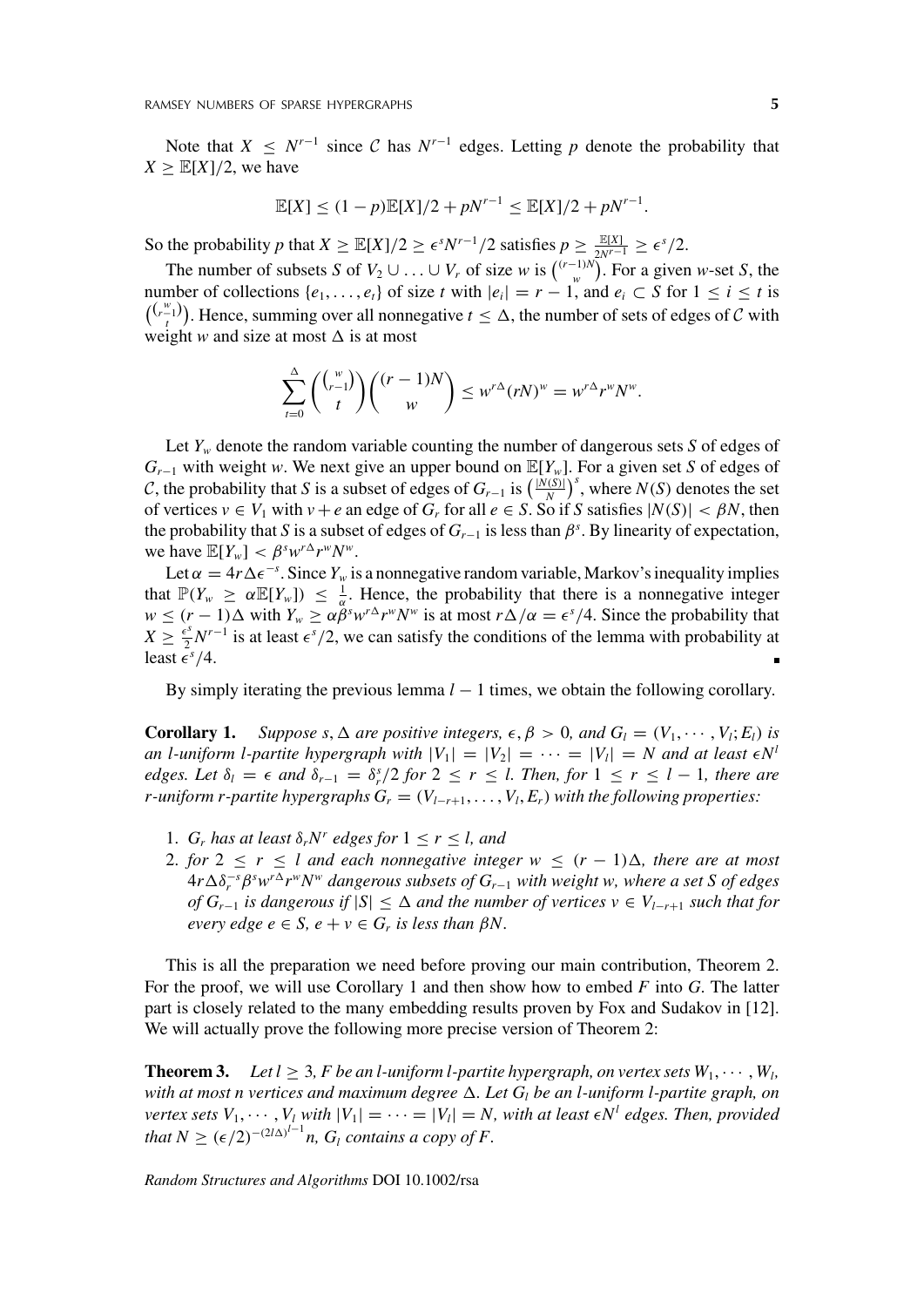*Proof.* We apply Corollary 1 with  $s = 2l\Delta$ ,  $\delta_l = \epsilon$ ,  $\delta_{i-1} = \delta_i^s/2$  for  $2 \le i \le l$ , and  $\beta =$  $2(\epsilon/2)^{(2/\Delta)^{l-1}}$  to get hypergraphs  $G_{l-1}, \ldots, G_1$  with the properties guaranteed by Corollary 1. It is easy to check by induction on *i* that  $\delta_{l-i} = 2^{-(s^i-1)/(s-1)} \epsilon^{s^i}$ , so

$$
\delta_1 = 2^{-(s^{l-1}-1)/(s-1)} \epsilon^{s^{l-1}} \ge 2(\epsilon/2)^{(2l\Delta)^{l-1}} = \beta
$$

and  $\delta_1 N \geq \beta N \geq 2n$ .

We now construct an *l* $\Delta$ -uniform *bad hypergraph B* with vertex set  $V_1 \cup ... \cup V_l$  where each edge of *B* has exactly  $\Delta$  vertices in each  $V_i$ . A set  $T \subset V_1 \cup ... \cup V_l$  which contains exactly  $\Delta$  vertices in each  $V_i$  is an edge of *B* if and only if there is a dangerous set *S* of edges of  $G_r$  for some  $r, 1 \le r \le l-1$ , such that the union of the edges of *S* is a subset of *T*. In other words, an edge of *B* is just an extension of the union of the edges of a dangerous set. For a particular dangerous set *S* of edges with weight *w* in some *Gr*, the number of edges of *B* that are extensions of the union of the edges in *S* is at most *N<sup>l∆−w</sup>* since there are at most *N* ways to pick each of the  $l\Delta$  − *w* remaining vertices that make up an edge. Summing over all *r* and *w*, and using the fact that  $l \ge 3$  and, for  $r \ge 2$ ,  $\delta_r^s \ge \delta_2^s = 2\delta_1 \ge 2\beta$ , the number of edges of *B* is at most

$$
\sum_{r=2}^{l} \sum_{w=0}^{(l-1)\Delta} 4r \Delta \delta_r^{-s} \beta^s w^{r\Delta} r^w N^{l\Delta} \le l^2 \Delta \cdot 2l \Delta \beta^{s-1} (l\Delta)^{l\Delta} l^{l\Delta} N^{l\Delta} = 2l^3 \Delta^2 (l^2 \Delta)^{l\Delta} \beta^{l\Delta-1} \beta^{l\Delta} N^{l\Delta}
$$
  

$$
\le 2^{1+3(l\Delta)^2} \beta^{l\Delta-1} \beta^{l\Delta} N^{l\Delta} \le 2^{1+3(l\Delta)^2} 2^{(1-(2l\Delta)^{l-1})(l\Delta-1)} \beta^{l\Delta} N^{l\Delta}
$$
  

$$
\le 2^{-4(l\Delta)^2} \beta^{l\Delta} N^{l\Delta} < \left(\frac{\beta}{4l\Delta}\right)^{l\Delta} {N \choose l\Delta}.
$$

Call a set  $U \subset V_1 \cup ... \cup V_l$  with at most  $\Delta$  vertices in each  $V_i$  *bad* if there are at least

$$
\left(\frac{\beta}{4l\Delta}\right)^{l\Delta-|U|}\binom{N}{l\Delta-|U|}
$$

edges of *B* that contain *U*; otherwise call *U good*. Note that the above calculation on the number of edges of *B* demonstrates that the empty set is good. We next prove the following important claim.

**Claim 1.** *If* S is a dangerous set of edges in  $G_r$  for some r,  $1 \le r \le l - 1$ , and U is a *good set, then the union of the edges in S is not a subset of U.*

*Proof.* Suppose for contradiction that the union of the edges in *S* is a subset of *U*. The number of extensions of *U* to a set which contains exactly  $\Delta$  vertices in each  $V_i$  is

$$
\prod_{i=1}^l \binom{N-|V_i \cap U|}{\Delta - |V_i \cap U|}
$$

since we can pick for each *i* any  $\Delta - |V_i \cap U|$  vertices of  $V_i \setminus U$  to extend *U*. By definition, all of these sets are edges in *B*. Using the simple fact that if  $x_1, \ldots, x_l$  are nonnegative integers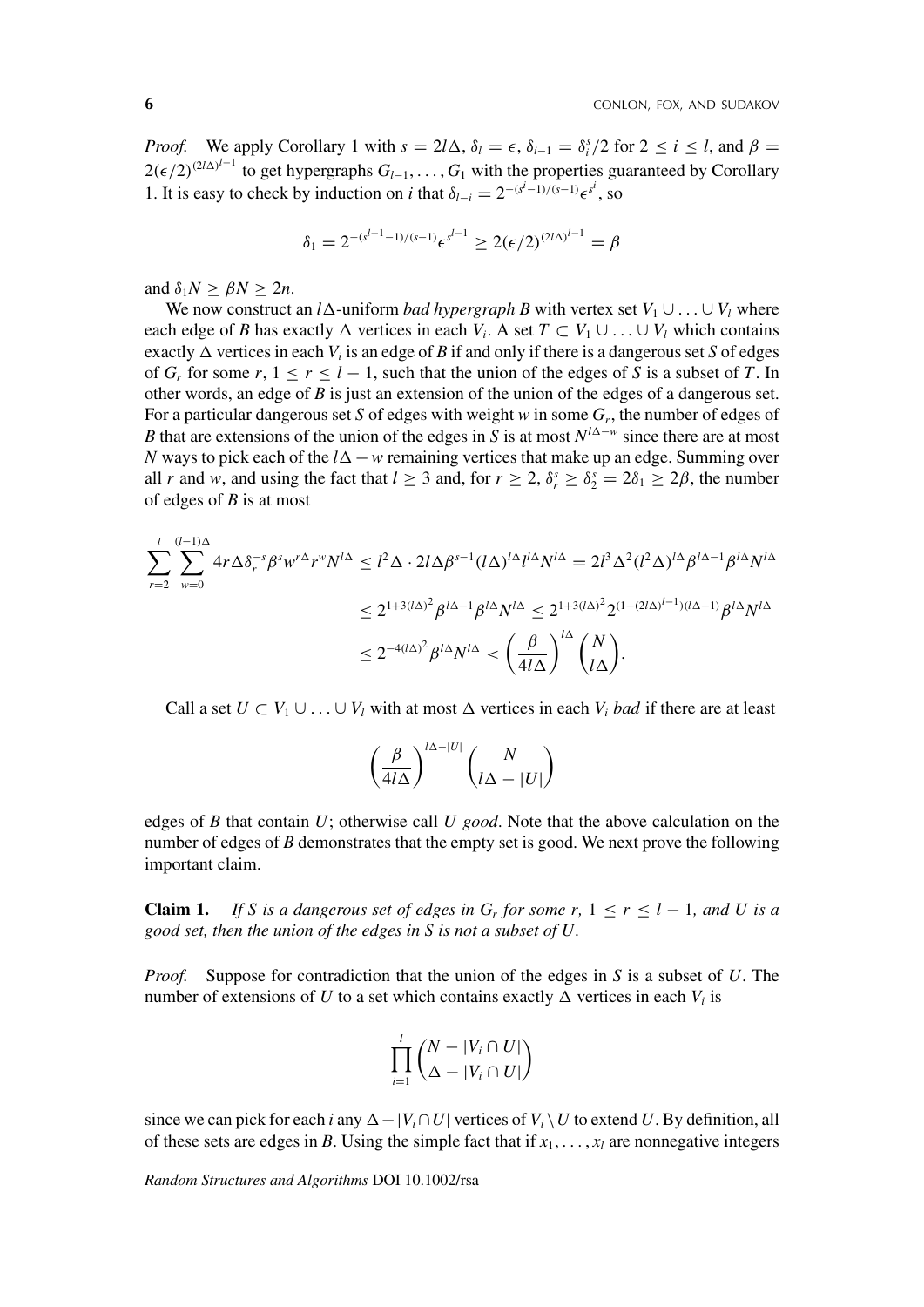then  $\prod_{i=1}^{l} x_i! \leq (\sum_{i=1}^{l} x_i)!$ , it is straightforward to check that

$$
\prod_{i=1}^{l} {N - |V_i \cap U| \choose \Delta - |V_i \cap U|} \ge (N/2)^{l\Delta - |U|} \prod_{i=1}^{l} (\Delta - |V_i \cap U|)!^{-1} \ge \left(\frac{1}{2}\right)^{l\Delta - |U|} {N \choose l\Delta - |U|}
$$

$$
\ge \left(\frac{\beta}{4l\Delta}\right)^{l\Delta - |U|} {N \choose l\Delta - |U|},
$$

which contradicts *U* being good.

Given a good set *U* with  $|V_i \cap U| < \Delta$  and  $v \in V_i \setminus U$ , we say *v* is *bad with respect to U* if  $U \cup \{v\}$  is bad. Let  $B_U$  denote the set of vertices that are bad with respect to U. We will show that for *U* good we have  $|B_U| \leq \frac{\beta N}{4l\Delta}$ . Indeed, suppose  $|B_U| > \frac{\beta N}{4l\Delta}$ . Then the number of pairs  $(T, v)$  with *T* an edge of *B*,  $U \subset T$ ,  $v \in T \setminus U$ , and  $U \cup \{v\}$  is bad is at least

$$
|B_U|\left(\frac{\beta}{4l\Delta}\right)^{l\Delta-|U|-1}\binom{N}{l\Delta-|U|-1}.
$$

Therefore, the number of edges of *B* containing *U* is at least

$$
\frac{|B_U|}{l\Delta - |U|} \left(\frac{\beta}{4l\Delta}\right)^{l\Delta - |U| - 1} \binom{N}{l\Delta - |U| - 1} > \left(\frac{\beta}{4l\Delta}\right)^{l\Delta - |U|} \binom{N}{l\Delta - |U|},
$$

contradicting the fact that *U* is good.

Fix a labeling  $\{v_1, \dots, v_n\}$  of the vertices of *F* such that all vertices in  $W_{i+1}$  precede all those in  $W_i$  for all  $i = 1, \dots, l - 1$ . For each *i*, let  $L_i = \{v_1, \dots, v_i\}$ . For each vertex  $v_h$ , the *trace neighborhood*  $N(v_h)$  is the set of vertices  $v_m$  with  $m < h$  that are in an edge of F with  $v_h$ . Note that  $N(v_h)$  contains at most  $\Delta$  vertices in each  $W_r$  since *F* has maximum degree  $\Delta$ . We will find an embedding *f* of the vertices of *F* such that *f*(*W<sub>r</sub>*) ⊂ *V<sub>r</sub>* for 1 ≤ *r* ≤ *l* and for each  $i \leq n$ ,

1.  $f(N(v) \cap L_i)$  is good for each vertex *v* of *F*, and

2. *f*( $e \cap L_i$ ) is an edge of  $G_r$  for each edge  $e$  of  $F$ , where  $r = |e \cap L_i|$ .

The proof will be complete once we find such an embedding *f* since, for each edge *e* of *F*,  $f(e \cap L_n) = f(e)$  is an edge of *G<sub>l</sub>*, so *f* provides an embedding of *F* in *G<sub>l</sub>*. The embedding will be constructed one vertex at a time, in increasing order of subscript, so the proof will be by induction on *i*. As noted earlier, the empty set is good, so our base case  $i = 0$  is satisfied.

Suppose then that at step *i*, we have found an embedding *f* of  $v_1, \ldots, v_i$  such that

- 1. for each vertex *v* of  $F$ ,  $f(N(v) \cap L_i)$  is good, and
- 2. for each edge *e* of  $F$ ,  $f$  ( $e \cap L_i$ ) is an edge of  $G_r$ , where  $r = |e \cap L_i|$ .

Let *j* be such that  $v_{i+1} \in W_j$ . Let  $e_1, \ldots, e_d$  denote the edges of *F* that contain  $v_{i+1}$  and  $e'_1, \ldots, e'_d$  denote the truncations of  $e_1, \ldots, e_d$  by deleting all *j* vertices from each  $e_t$  that are in some  $W_h$  with  $h \leq j$ . Each  $e'_t$  consists of one vertex from each  $W_h$  with  $h > j$ . Also,  $d \leq \Delta$  since *F* has maximum degree  $\Delta$ .

Since *F* has maximum degree  $\Delta$ , there are less than *l*  $\Delta$  vertices *v* for which  $v_{i+1} \in N(v)$ . For each such  $v, f(N(v) \cap L_i)$  is good, so there are at most  $\frac{\beta}{4l\Delta}N$  vertices *w* in  $V_j$  for which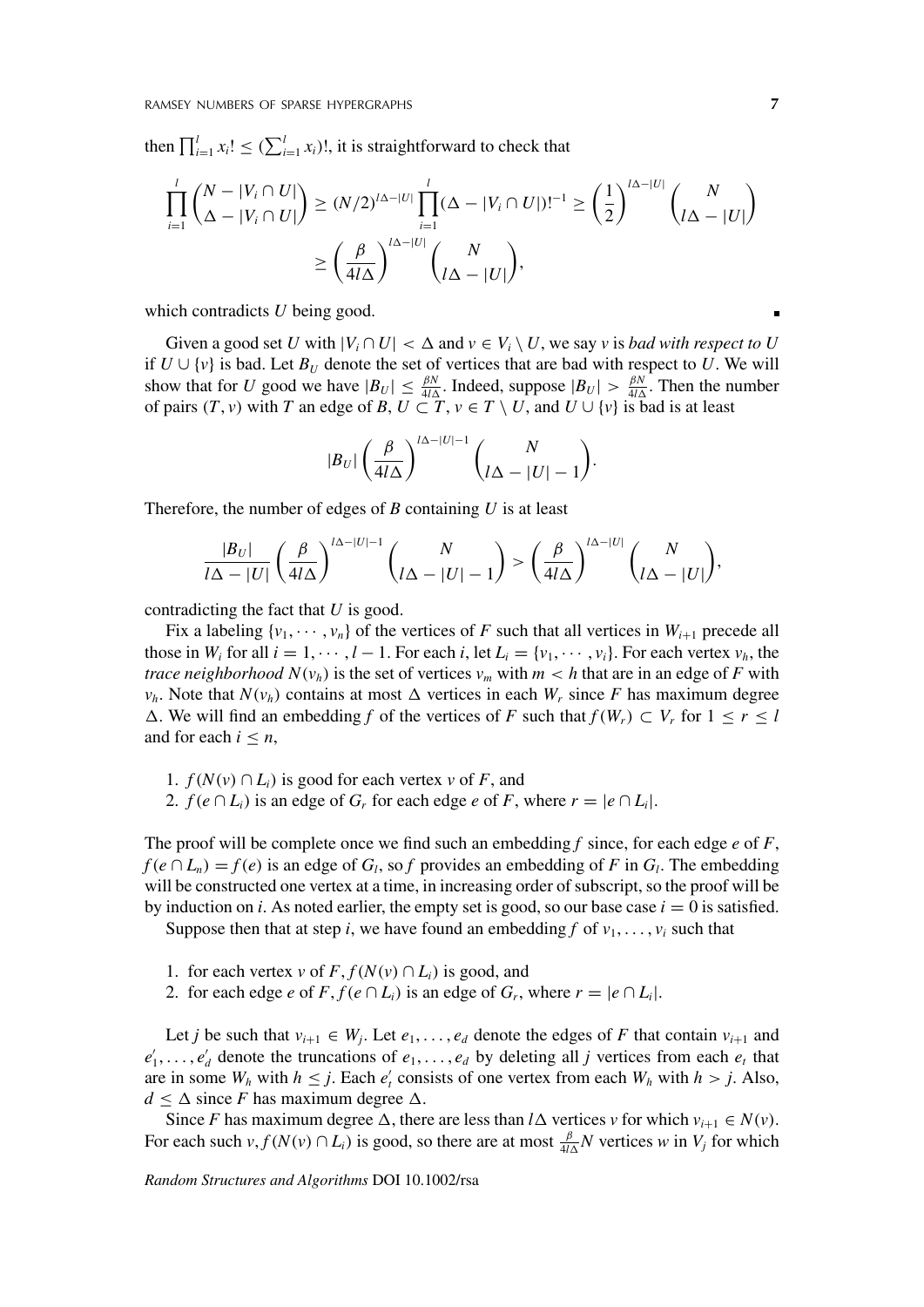*f*(*N*(*v*) ∩ *L<sub>i</sub>*) ∪ *w* is bad. Adding over all such *v*, we conclude that there are at most  $\frac{\beta}{4}N$  bad vertices in all associated with  $v_{i+1}$ .

Suppose we are still embedding vertices of  $W_l$  in  $V_l$ . Since the edge set of  $G_l$  is just a subset of  $V_l$  whose size by Corollary 1 is at least  $\delta_l N = \beta N$ , then we can choose any of these at least  $\beta N$  vertices other than  $f(v_1), \ldots, f(v_i)$  for  $f(v_{i+1})$  to satisfy the second of the two desired properties for *f*(*v*<sub>*i*+1</sub>). We see that there are at least  $\beta N - i - \frac{\beta}{4}N > \frac{3\beta N}{4} - n > 0$ vertices to choose from for  $f(v_{i+1})$  to satisfy both of the desired properties.

If, now, we have chosen all of the vertices in  $W_1, \dots, W_{j+1}$  and we are trying to embed vertex  $v_{i+1}$  in  $W_j$  (we may have already embedded other vertices in  $W_j$ ), we can do so. To see this, by the induction hypothesis,  $f(N(v_{i+1}) \cap L_i) = f(N(v_{i+1})) = \bigcup_{t=1}^d f(e'_t)$  is good. By Claim 1, this implies that the set  $\{f(e'_1), \ldots, f(e'_d)\}$  of edges of  $G_{l-j}$  is not dangerous, i.e., there are at least  $\beta N$  vertices  $v \in V_j$  such that  $f(e'_t) \cup v$  is an edge of  $G_{l-j+1}$  for  $1 \le t \le d$ . Therefore, since there are at most  $\frac{\beta}{4}N$  bad vertices associated with  $v_{i+1}$  and we have already chosen  $f(v_1), \ldots, f(v_i)$ , we have at least  $\frac{3}{4}\beta N - i > \frac{3}{4}\beta N - n > 0$  choices for  $f(v_{i+1})$ , which completes the proof.

# **3. THE RAMSEY THEOREM**

We are now ready to prove Theorem 1 in the following form:

**Theorem 4.** Let  $\Delta$  and  $k \geq 3$  be positive integers. Then the Ramsey number of any *k-uniform hypergraph H with n vertices and maximum degree satisfies*

$$
r(H) \le r_k (k\Delta)^{(2k\Delta^2)^{k\Delta}} n,
$$

*where*  $r_k(l) = r(K_l^{(k)})$ .

*Proof.* We use the argument of Kostochka and Rödl [19] together with Theorem 3. Let  $l = (k-1)\Delta+1$ . Suppose we have a red-blue coloring of the complete *k*-uniform hypergraph on *N* vertices. Let *G* be the hypergraph consisting of all the red edges and let  $r_k(l)$  be the Ramsey number of the hypergraph  $K_l^{(k)}$ . Then, in each subset of the vertices of size  $r_k(l)$ , there is at least one monochromatic  $K_l^{(k)}$ . Counting over all such sets and dividing out by possible multiple counts we see that we have at least

$$
\frac{\binom{N}{r_k(l)}}{\binom{N-l}{r_k(l)-l}} \ge \frac{N^l}{r_k(l)^l}
$$

monochromatic  $K_l^{(k)}$ . Therefore, either *G* or its complement  $\overline{G}$  contains at least  $N^l/2r_k(l)^l$ cliques  $K_l^{(k)}$ . We will suppose that it is *G*.

Consider now the *l*-uniform hypergraph  $G^{(l)}$  on the same vertex set as G whose edges are exactly those *l*-tuples which form a complete  $K_l^{(k)}$  in *G*. This hypergraph has at least  $N^l/2r_k(l)^l$  edges. Partition its vertex set randomly into *l* parts  $V_1, \dots, V_l$  of equal size *N*/*l*. The total number of partitions is  $\frac{N!}{(N/l)!}$  and, for any given edge *e*, there are  $l! \frac{(N-l)!}{(N/l-1)!}$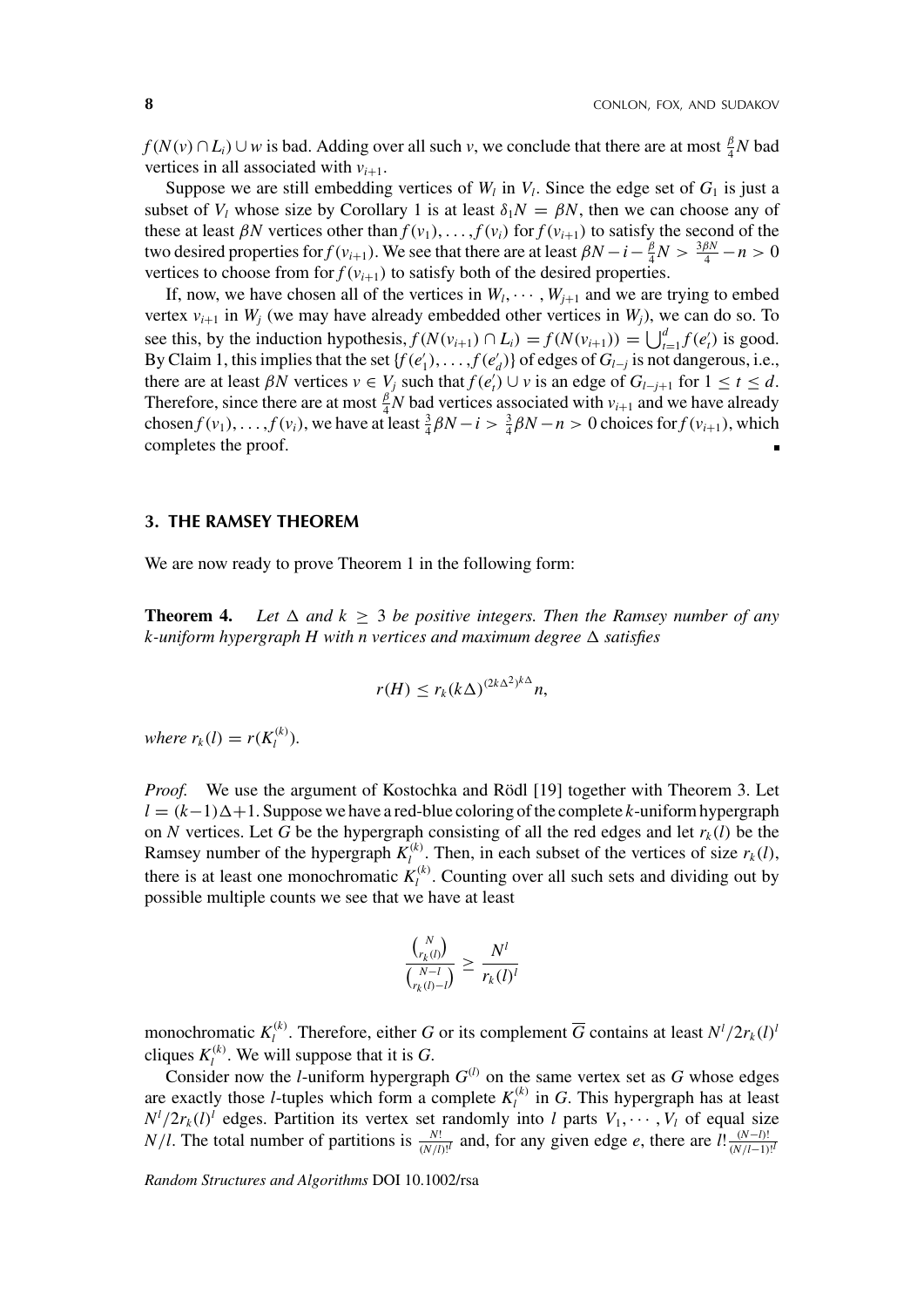partitions such that each vertex of this edge is in a different part of the partition. Therefore, the expected number of edges with one vertex in each set of the random partition is at least

$$
e(G^{(l)}) \left( l! \frac{(N-l)!}{(N/l-1)!} \bigg/ \frac{N!}{(N/l)!} \right) \ge \frac{N^l}{2r_k(l)^l} \cdot l! \frac{(N-l)!}{(N/l-1)!} \frac{(N/l)!^l}{N!}
$$

$$
\ge \frac{N^l}{2r_k(l)^l} \frac{l!}{l^l} = \frac{l!}{2r_k(l)^l} \left(\frac{N}{l}\right)^l.
$$

Now choose such a partition and let  $\hat{G}^{(l)}$  be the *l*-uniform *l*-partite subhypergraph of  $G^{(l)}$ consisting of those edges of  $G^{(l)}$  which have one edge in each partite set. Note that  $\hat{G}^{(l)}$  has *N*/*l* vertices in each part and at least  $\epsilon \left(\frac{N}{l}\right)^l$  edges, where  $\epsilon = \frac{l!}{2r_k(l)!}$ .

Now we extend *H* to an *l*-uniform *l*-partite hypergraph  $H^{(l)}$ . We first note that the vertices of *H* can be partitioned into *l* subsets  $A_1, \ldots, A_l$  such that each edge of *H* has at most one vertex in each part. This is equivalent to saying that the graph  $H'$  with the same vertex set as *H* and with two vertices adjacent if they lie in an edge of *H* has chromatic number at most *l*. Since *H'* has maximum degree at most  $(k - 1)\Delta$ , it has chromatic number at most  $(k-1)\Delta + 1 = l$ . For each edge *e* of *H*, we add one auxiliary vertex to each  $A_i$  which is disjoint from *e* (in total *l* − *k* vertices). Note that the maximum degree of  $H^{(l)}$  remains  $\Delta$ . The total number of auxiliary vertices added is at most  $\frac{\Delta n}{k} \cdot (l - k) < \Delta(\Delta - 1)n$  since there are  $l - k$  auxiliary vertices for each edge and the total number of edges of *H* is at most  $\frac{\Delta n}{k}$ . Hence, *H*<sup>(*l*)</sup> has less than  $\Delta^2 n$  vertices.

Applying Theorem 3 with  $F = H^{(l)}$ ,  $G_l = \hat{G}^{(l)}$ , and  $\epsilon = \frac{l!}{2r_k(l)^l}$  we see that, provided

$$
\frac{N}{l} \ge (\epsilon/2)^{-(2l\Delta)^{l-1}} \cdot \Delta^2 n,
$$

 $\hat{G}^{(l)}$  contains a copy of  $H^{(l)}$ . But now, by the construction of  $H^{(l)}$ , this implies that every edge in *H* is contained inside an edge of  $\hat{G}^{(l)}$ . But  $\hat{G}^{(l)}$  was chosen in such a way that every *k*-tuple within any edge of  $\hat{G}^{(l)}$  is an edge in *G*. Therefore *G* contains a copy of *H*, so we are done.

As mentioned in the introduction, the proof of Theorem 1 presented here extends in a straightforward manner to the following multicolor generalization.

**Theorem 5.** *For all positive integers*  $\Delta$ , *k*, and *q*, there exists a constant  $c(\Delta, k, q)$  such *that, if*  $H_1, \ldots, H_a$  *are k-uniform hypergraphs each with n vertices and maximum degree*  $\Delta$ *, then*

$$
r(H_1,\ldots,H_q)\leq c(\Delta,k,q)n.
$$

The only difference in the proof is in Theorem 4, where we replace  $r_k(l)$  by  $r_k(l; q)$ , the  $q$ -color Ramsey number for the complete  $k$ -uniform hypergraph on  $l$  vertices. Erdős and Rado [11] showed that  $r_k(l; q) \le t_k(cl)$ , where the constant *c* depends on *k* and *q*. We therefore may take  $c(\Delta, k, q) \le t_k(c\Delta)$  for  $k \ge 4$  and  $c(\Delta, 3, q) \le t_3(c\Delta \log \Delta)$ , where the constant *c* depends on *k* and *q*.

**Remark.** The *strong chromatic number* of a hypergraph *H* is the minimum number of colors required to color the vertices of  $H$  so that each edge of  $H$  has no repeated color. The proof of Theorem 4 demonstrates that if *H* is a *k*-uniform hypergraph with *n* vertices,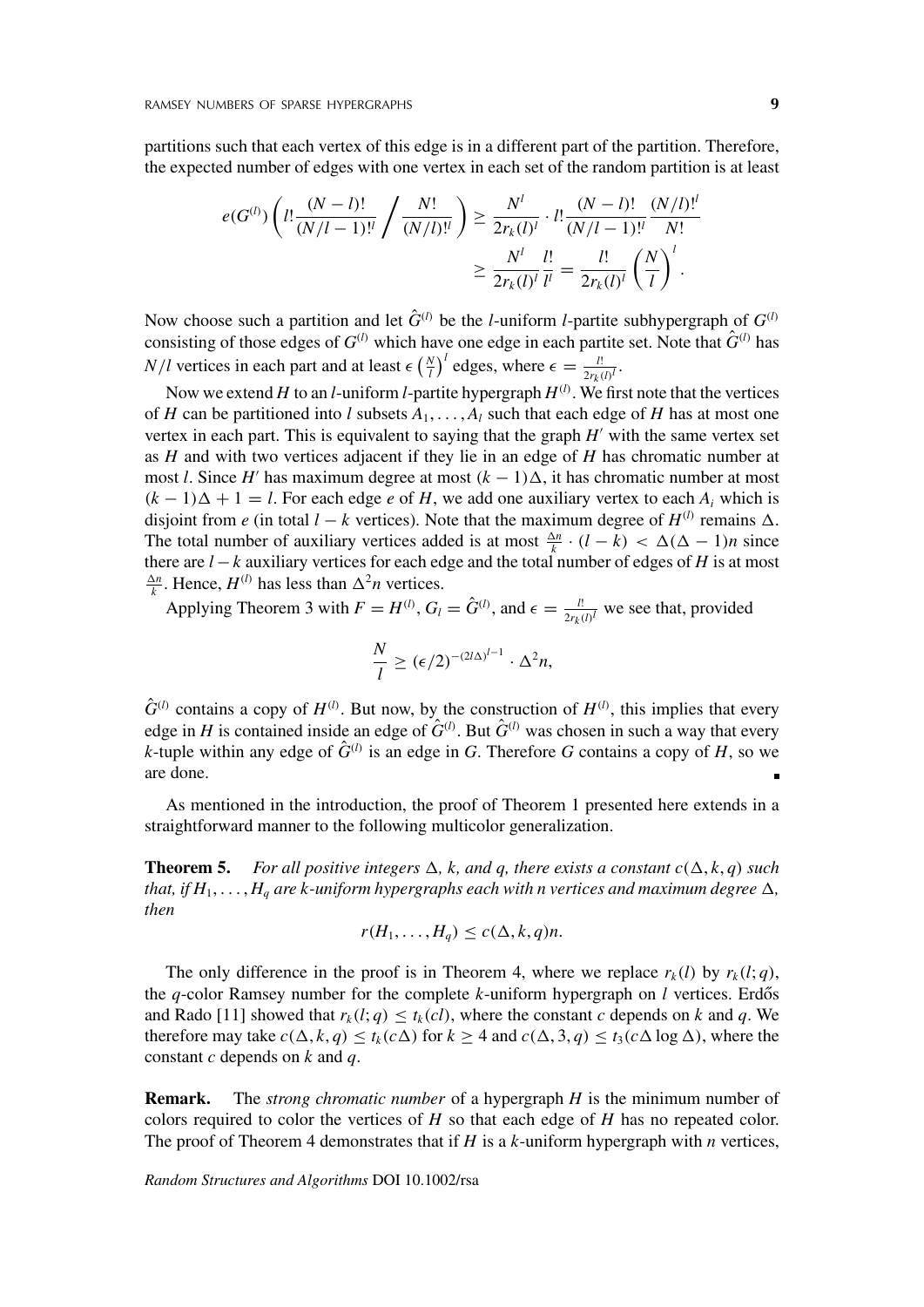maximum degree  $\Delta$ , and strong chromatic number *l*, then the *q*-color Ramsey number of *H* satisfies

$$
r(H,\cdots,H)\leq r_k(l;q)^{(2l\Delta)^l}\cdot n.
$$

Indeed, in the proof of Theorem 4, we only used the fact that the vertices of *H* can be partitioned into *l* parts such that every edge has at most one vertex in each part.

# **4. LOWER BOUND CONSTRUCTION**

The following theorem demonstrates that our upper bound for hypergraph Ramsey numbers proved in the previous section in some cases cannot be improved significantly.

**Theorem 6.** *There is*  $c > 0$  *such that for each sufficiently large*  $\Delta$ , there is a 3-uniform *hypergraph H with maximum degree at most for which the* 4*-color Ramsey number of H satisfies*

$$
r(H, H, H, H) \geq 2^{2^{c\Delta}} n,
$$

*where n is the number of vertices of H.*

*Proof.* Our proof uses the same 4-edge-coloring of the complete 3-uniform hypergraph that was constructed by Erdős and Hajnal (see, e.g., [17]). Not only does this coloring have no large monochromatic complete 3-uniform hypergraph, but we show it also does not have any monochromatic copies of a much sparser 3-uniform hypergraph *H*.

Let  $n \geq 4$  be even,  $m = \lceil 2^{n/4} \rceil$ , and suppose the edges of the complete graph  $K_m$  are colored red or blue in such a way that neither color contains a monochromatic copy of the graph  $K_{n/2}$ . Such an edge-coloring exists by the lower bound of Erdős (see [17]) on the Ramsey number of the complete graph.

Let  $V = \{v_1, \dots, v_n\}$  be a set of vertices and let *H* be the 3-uniform hypergraph on *V* whose edge set is given by  $\{v_i, v_{i+1}, v_j\}$  for all  $1 \le i, j \le n$ . (Note that when  $i = n$ , we consider  $i + 1$  to be equal to 1.) It is straightforward to check that every vertex in *H* has degree  $\Delta < 3n$ .

We are going to define a 4-coloring of the complete 3-uniform hypergraph on the set

$$
T = \{(\gamma_1, \cdots, \gamma_m) : \gamma_i = 0 \text{ or } 1\}
$$

in such a way that there is no monochromatic copy of *H*. Note that then we will be done, since *T* has size  $2^m \ge 2^{2^{n/4}}$  while *H* has maximum degree  $\Delta \le 3n$ .

To define our coloring, we need some definitions:

If  $\epsilon = (\gamma_1, \dots, \gamma_m), \epsilon' = (\gamma'_1, \dots, \gamma'_m)$ , and  $\epsilon \neq \epsilon'$ , define

$$
\delta(\epsilon,\epsilon')=\max\big\{i:\gamma_i\neq\gamma_i'\big\},\,
$$

that is,  $\delta(\epsilon, \epsilon')$  is the largest coordinate at which they differ. We can now define an ordering on *T* by

$$
\epsilon < \epsilon' \quad \text{if } \gamma_{\delta} = 0, \gamma'_{\delta} = 1,
$$
  

$$
\epsilon' < \epsilon \quad \text{if } \gamma_{\delta} = 1, \gamma'_{\delta} = 0,
$$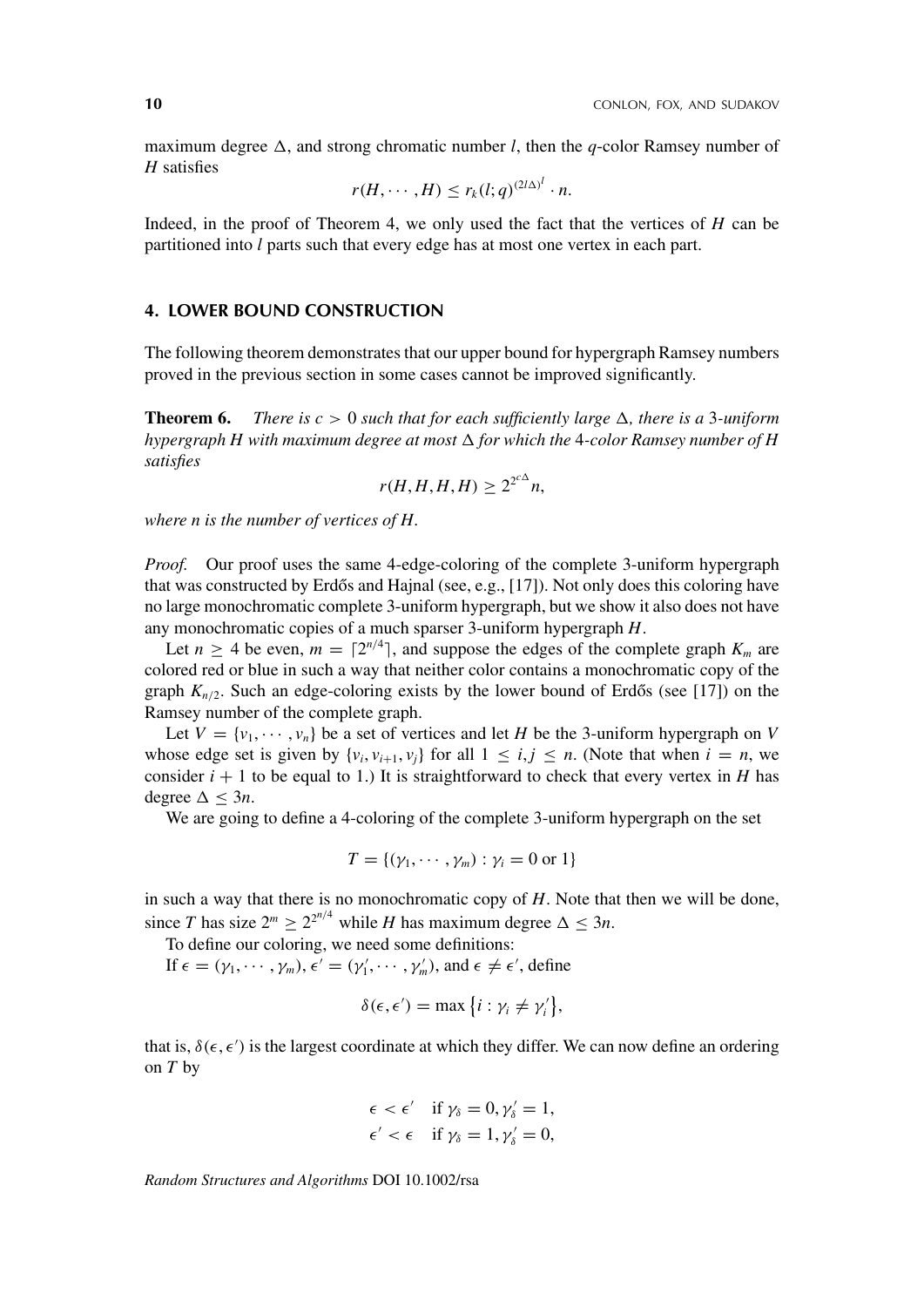where  $\delta = \delta(\epsilon, \epsilon')$ . Another way of looking at this ordering is to assign to each  $\epsilon$  the number  $b(\epsilon) = \sum_{i=1}^{m} \gamma_i 2^{i-1}$ . The ordering then says simply that  $\epsilon < \epsilon'$  iff  $b(\epsilon) < b(\epsilon')$ .

It is important to note the following two properties of the function  $\delta$ :

(a) if  $\epsilon_1 < \epsilon_2 < \epsilon_3$ , then  $\delta(\epsilon_1, \epsilon_2) \neq \delta(\epsilon_2, \epsilon_3)$ ; (b) if  $\epsilon_1 < \epsilon_2 < \cdots < \epsilon_r$ , then  $\delta(\epsilon_1, \epsilon_r) = \max_{1 \le i \le r-1} \delta(\epsilon_i, \epsilon_{i+1})$ .

Now we are ready to define our coloring of the complete 3-uniform hypergraph  $\tau$  on vertex set *T*. To begin, suppose that  $\{\epsilon_1, \epsilon_2, \epsilon_3\}$  with  $\epsilon_1 < \epsilon_2 < \epsilon_3$  is an edge in  $\tau$ . Write  $\delta_1 = \delta(\epsilon_1, \epsilon_2), \delta_2 = \delta(\epsilon_2, \epsilon_3)$ . Then we color as follows:

> *C*<sub>1</sub>, if  $\{\delta_1, \delta_2\}$  is red and  $\delta_1 < \delta_2$ ; *C*<sub>2</sub>, if  $\{\delta_1, \delta_2\}$  is red and  $\delta_1 > \delta_2$ ; *C*<sub>3</sub>, if  $\{\delta_1, \delta_2\}$  is blue and  $\delta_1 < \delta_2$ ; *C*<sub>4</sub>, if  $\{\delta_1, \delta_2\}$  is blue and  $\delta_1 > \delta_2$ ,

where red and blue refer to the edge-coloring of *Km*.

Now, let  $S = {\epsilon_1, ..., \epsilon_n}$ , be an ordered *n*-tuple (that is,  $\epsilon_1 < \epsilon_2 < ... < \epsilon_n$ ) within  $\tau$ and suppose that there is a copy of *H* on *S* which is colored by *C*1. Suppose that the natural cycle  $\{v_1, \ldots, v_n\}$  associated with *H* occurs as  $\{\epsilon_{\pi(1)}, \ldots, \epsilon_{\pi(n)}\}$  where  $\pi$  is a permutation of 1,..., *n*. For each *i*,  $1 \le i \le n$ , let  $\phi(i) = \max(\pi(i), \pi(i+1))$  and  $\psi(i) = \min(\pi(i), \pi(i+1))$ 1)).

We claim that  $\delta_{\phi(i)-1} = \delta(\epsilon_{\phi(i)-1}, \epsilon_{\phi(i)})$  must be larger than  $\delta_j = \delta(\epsilon_j, \epsilon_{j+1})$  for all  $j <$  $\phi(i) - 1$ . Suppose that  $\psi(i) < \phi(i) - 1$  and consider the triple  $\{\epsilon_{\psi(i)}, \epsilon_{\phi(i)-1}, \epsilon_{\phi(i)}\}$ , which is an edge of the copy of  $H$  on  $S$ . The coloring  $C_1$  implies that

$$
\delta_{\phi(i)-1} = \delta(\epsilon_{\phi(i)-1}, \epsilon_{\phi(i)}) > \delta(\epsilon_{\psi(i)}, \epsilon_{\phi(i)-1}) = \max_{\psi(i) \leq j < \phi(i)-1} \delta_j.
$$

This proves the claim for  $\psi(i) \leq j < \phi(i) - 1$ . Next consider the triple  $\{\epsilon_j, \epsilon_{\psi(i)}, \epsilon_{\phi(i)}\}$ with  $j < \psi(i)$ , which is also an edge of the copy of *H* on *S*. The coloring  $C_1$  implies that

$$
\delta_j \leq \delta(\epsilon_j, \epsilon_{\psi(i)}) < \delta(\epsilon_{\psi(i)}, \epsilon_{\phi(i)}) = \delta_{\phi(i)-1},
$$

since  $\delta_{\phi(i)-1} > \delta_j$  for all  $\psi(i) \leq j < \phi(i) - 1$ . This proves the claim in the remaining cases  $1 \leq j < \phi(i) - 1.$ 

Consider the set  ${\phi(2i - 1)}_{i=1}^{n/2}$ , which contains *n*/2 distinct elements since  ${\phi(2i -}$ 1) = max( $\pi$ (2*i* – 1),  $\pi$ (2*i*)) and these pairs are disjoint. Let  $j_1, \ldots, j_{n/2}$  be a permutation of the odd numbers up to  $n-1$  such that  $\phi(j_1) < \cdots < \phi(j_{n/2})$ . By the claim in the previous paragraph, we have  $\delta_{\phi(j_1)-1} < \cdots < \delta_{\phi(j_n/2)-1}$ . Consider, for each  $r < s$  with  $r, s \in \{1, \dots, n/2\}$ , the triple  $\{\epsilon_{\psi(j_r)}, \epsilon_{\phi(j_r)}, \epsilon_{\phi(j_s)}\}$ , which is an edge of the copy of *H* on *S*. Since  $\psi(j_r) < \phi(j_r) < \phi(j_s)$ , by property (b) of function  $\delta$  and the claim above,  $\delta(\epsilon_{\psi(j_r)}, \epsilon_{\phi(j_r)}) = \delta_{\phi(j_r)-1}$  and  $\delta(\epsilon_{\phi(j_r)}, \epsilon_{\phi(j_s)}) = \delta_{\phi(j_s)-1}$ . Therefore, by the definition of *C*<sub>1</sub> we must have that {δφ(*jr*)−1, δφ(*js*)−<sup>1</sup>} is red. Hence we get a clique of size *n*/2 in our original coloring. But this cannot happen so we have a contradiction. All other cases follow similarly, so we're done.

This result is closely related to another interesting question: what is the maximum of *r*(*H*) over all *k*-uniform hypergraphs with *m* edges (we assume here that the hypergraphs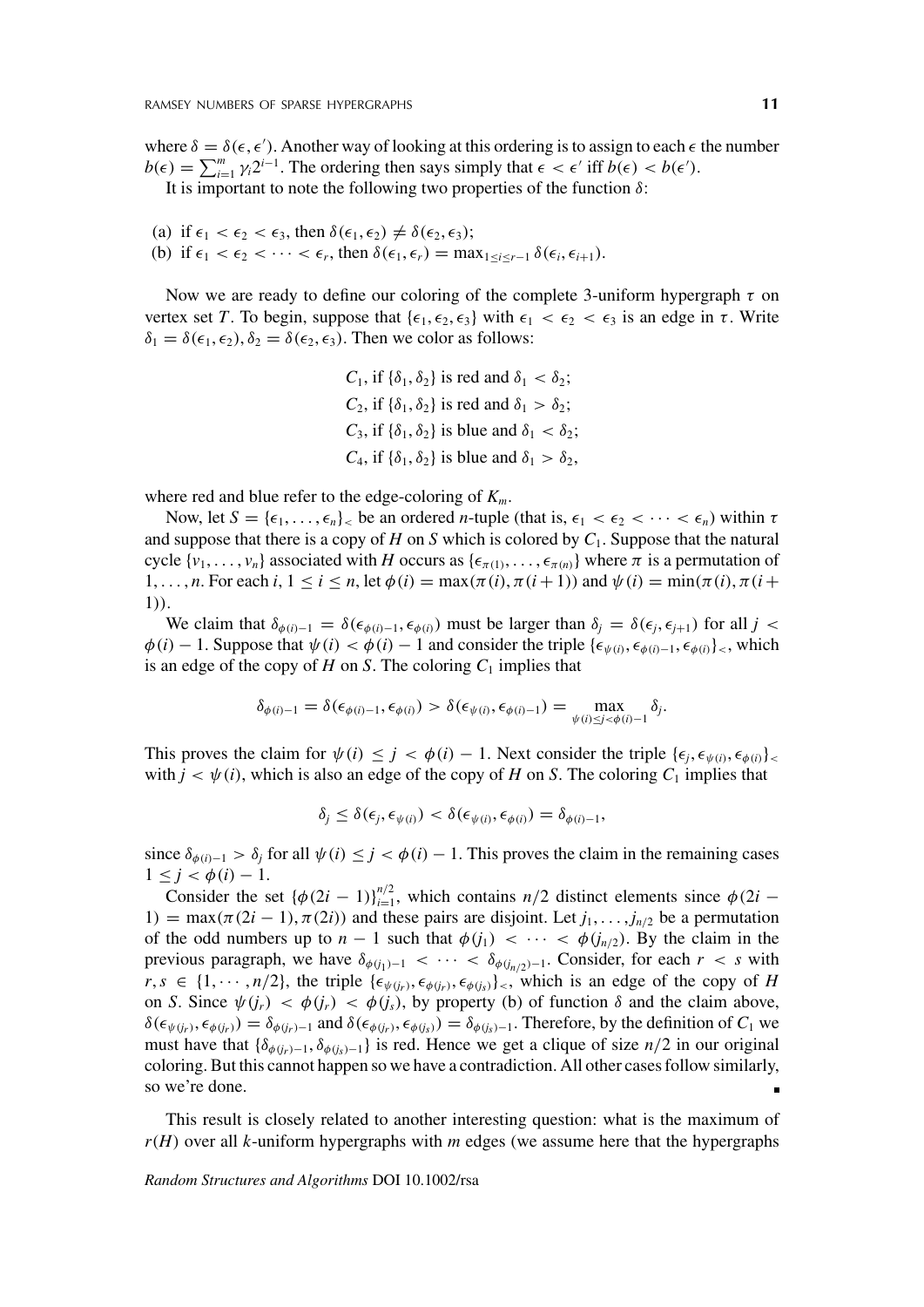we consider do not have isolated vertices)? For graphs, this question was posed by Erdős and Graham [10] who conjectured that the Ramsey number of a complete graph is at least the Ramsey number of every graph with the same number of edges. As noted by Erdős [9], this conjecture implies that there is a constant *c* such that for all graphs  $G$ ,  $r(G) \le 2^{c\sqrt{e(G)}}$ . The best result in this direction, proven by Alon, Krivelevich, and Sudakov [1], is that  $r(G) \leq 2^{c\sqrt{e(G)}\log e(G)}$ . For hypergraphs, one can naturally ask a question similar to the Erdős-Graham conjecture, i.e., is there a constant  $c = c(k)$  such that for every *k*-uniform hypergraph *H*,  $r(H) \le t_k(c\sqrt[k]{e(H)})$ ? The proof of Theorem 6 has the following corollary:

**Corollary 2.** *There is a positive constant c such that for each positive integer m, there is a* 3*-uniform hypergraph H with at most m edges such that the* 4*-color Ramsey number of H* satisfies  $r(H, H, H, H) \geq 2^{2^{c\sqrt{m}}}$ .

Indeed the 3-uniform hypergraph *H* constructed in the proof of Theorem 6 has *n* vertices and less than  $n^2$  edges, while  $r(H, H, H, H) \ge t_3(n/4) \ge t_3(\sqrt{e(H)}/4)$ . This corollary demonstrates that the multicolor version of the hypergraph analogue of the Erdős-Graham conjecture is false.

In the other direction, we prove the following theorem:

**Theorem 7.** *The q-color Ramsey number of any k-uniform hypergraph H with m edges satisfies*

$$
r(H,\cdots,H)\leq t_k(c\sqrt{m})
$$

*for*  $k > 4$ *, and* 

$$
r(H,\cdots,H)\leq t_3(c\sqrt{m}\log m)
$$

*for k* = 3*, where constant c depends only on k and q.*

Theorem 7 follows immediately from the remark after the proof of Theorem 4 together with the following lemma.

**Lemma 2.** *Every k-uniform hypergraph H with m edges has strong chromatic number at most*  $k\sqrt{m}$ .

*Proof.* Let  $H'$  be the graph on the same vertex set as  $H$  with two vertices adjacent if they lie in an edge of *H*. The strong chromatic number of *H* is clearly equal to the chromatic number of *H'*. The number  $e(H')$  of edges of *H'* is at most  $\binom{k}{2}m \leq \binom{k\sqrt{m}}{2}$  $\binom{m}{2}$  since each edge of *H* gives rise to at most  $\binom{k}{2}$  edges of *H*<sup> $\prime$ </sup>. To finish the proof, note that the chromatic number  $\chi$  of any graph with *t* edges satisfies  $\binom{\chi}{2} \leq t$  because in an optimal coloring there should be an edge between any two color classes.

# **5. CONCLUSION**

Throughout this article we have aimed for simplicity in the exposition. Accordingly, in proving Theorem 2, we have cut some corners to make the proof as pithy as possible. The resulting constant,  $c = (2l)^{l-1}$ , is doubtless far from best possible, but we believe that this loss is outweighed by the resulting brevity of exposition.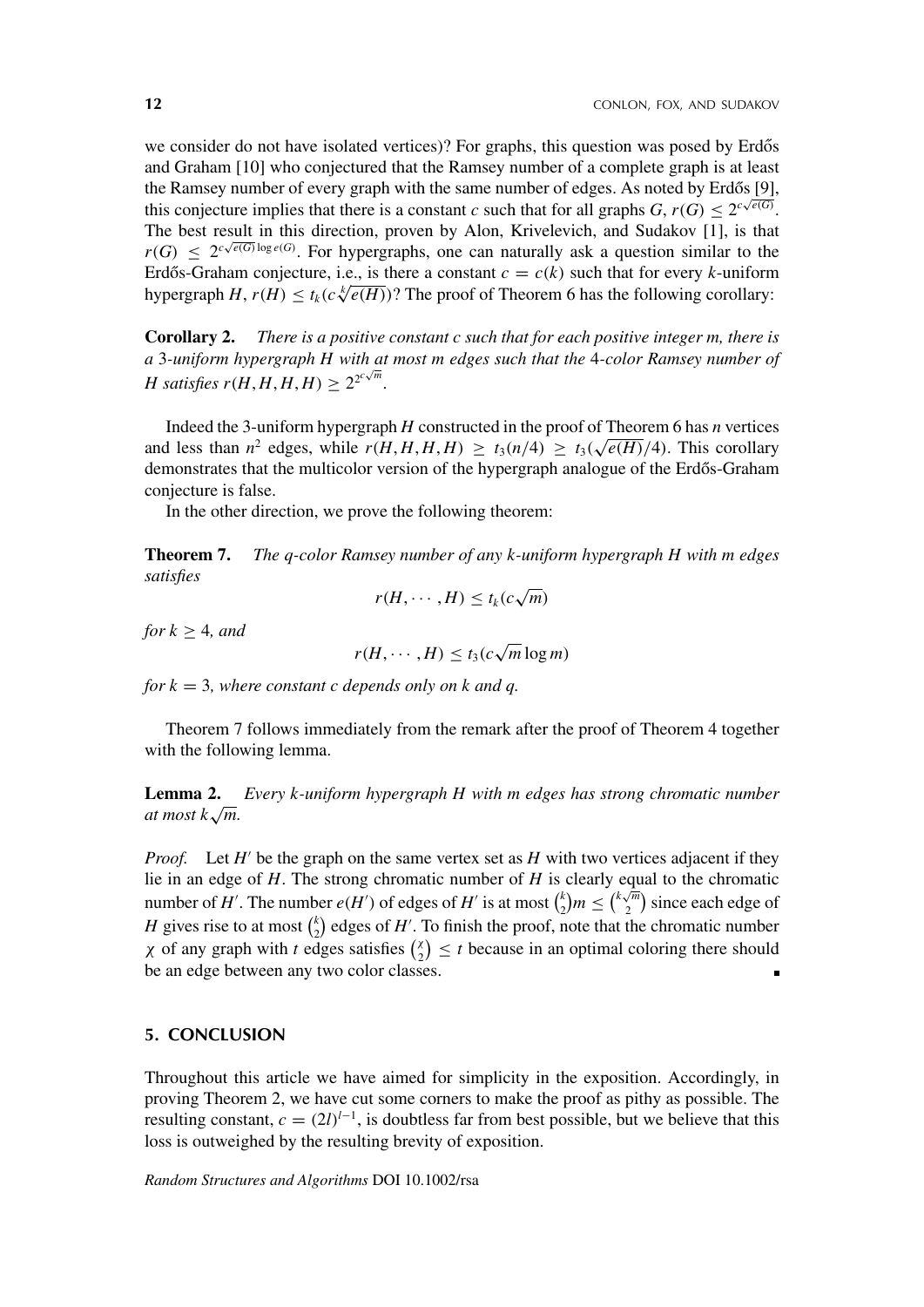As we noted in the introduction, our Theorem 4 implies that, for  $k > 4$ , there exists a constant  $c = c(k)$  such that, for any graph *H* on *n* vertices with maximum degree  $\Delta$ ,  $r(H) \le t_k(c\Delta)n$ , where the constant *c* depends only on *k*. For  $k = 3$ , however, it only implies that

$$
r(H) \le 2^{2^{c\Delta \log \Delta}} n,\tag{1}
$$

which could perhaps be improved a little. It is also worth noting that for  $k = 2$ , the best known bound, proved by Graham, Rödl, and Ruciński [15] using a very different method is

$$
r(H) \le 2^{c\Delta \log^2 \Delta} n. \tag{2}
$$

In light of the situation for higher *k* as well as the lower bound constructions for  $k = 2, 3$ , the following is a natural question:

**Problem 1.** *Can the* log *factors in the highest exponent of the upper bounds (1) and (2) be removed?*

This problem is certainly difficult in the  $k = 2$  case, but maybe a different extension of the methods of [12] or an appropriate generalization of the work of Graham, Rödl, and Rucinski could resolve the  $k = 3$  case.

It also seems likely to us that the lower bound for this problem is essentially the same as the upper bound. So we have the following open problem:

**Problem 2.** *Is it true that for all k and*  $\Delta$  *and sufficiently large n, there exists a k-uniform hypergraph H with maximum degree*  $\Delta$  *and n vertices such that*  $r(H) \geq t_k(c\Delta)n$ *, where*  $c > 0$  *only depends on k?* 

### **ACKNOWLEDGMENTS**

The authors thank Jan Hladky and both referees for finding several typos in an earlier version of this article.

## **REFERENCES**

- [1] N. Alon, M. Krivelevich, and B. Sudakov, Turán numbers of bipartite graphs and related Ramsey-type questions, Combin Probab Comput 12 (2003), 477–494.
- [2] S. A. Burr and P. Erdős, On the magnitude of generalized Ramsey numbers for graphs, In: Infinite and finite combinatorics, vol. 1, Colloq Math Soc János Bolyai 10 (1975), 214–240.
- [3] V. Chvatál, V. Rödl, and E. Szemerédi, W. T. Trotter Jr., The Ramsey number of a graph with bounded maximum degree, J Combin Theory Ser B 34 (1983), 239–243.
- [4] D. Conlon, A new upper bound for diagonal Ramsey numbers, Ann Math, in press.
- [5] D. Conlon, Hypergraph packing and sparse bipartite Ramsey numbers, Submitted for publication.
- [6] O. Cooley, N. Fountoulakis, D. Kühn, and D. Osthus, 3-uniform hypergraphs of bounded degree have linear Ramsey numbers, J Combin Theory Ser B 98 (2008), 484–505.
- [7] O. Cooley, N. Fountoulakis, D. Kühn, and D. Osthus, Embeddings and Ramsey numbers of sparse *k*-uniform hypergraphs, Combinatorica, to appear.